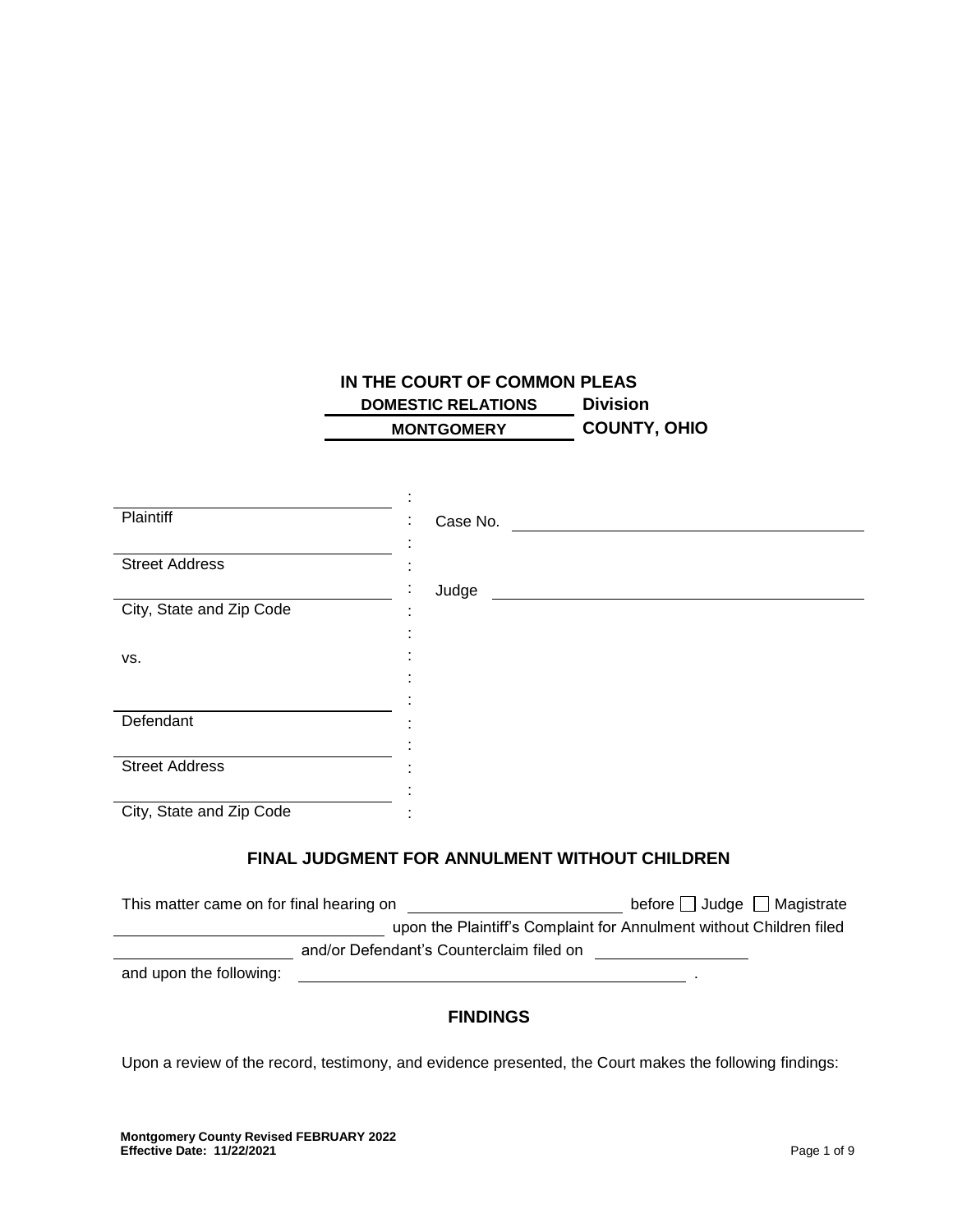| Check all that apply:<br>А. |  |
|-----------------------------|--|
|-----------------------------|--|

 $\Box$  The Defendant was properly served with summons, copy of the Complaint, and notice of the hearing.

 $\Box$  The Defendant's waiver of service of summons and Complaint have been filed in this case.

 $\Box$  The Defendant filed an Answer.

 $\Box$  The Defendant failed to file an Answer or plead, despite being properly served with summons, copy of the Complaint, and notice of the hearing.

 $\Box$  The Plaintiff replied to the Defendant's Counterclaim.

 $\Box$  The Plaintiff failed to reply to the Defendant's Counterclaim.

- B. Present at the hearing were the:  $\Box$  Plaintiff,  $\Box$  Defendant, **appearing as counsel for the Plaintiff. Appearing as counsel for the Defendant.**
- C. The  $\Box$  Plaintiff and/or  $\Box$  Defendant was/were a resident(s) of the State of Ohio for at least six months immediately before the Complaint and/or Counterclaim was/were filed.
- D. At the time the Complaint and/or Counterclaim was/were filed:
	- $\Box$  The Plaintiff was a resident of this county for at least 90 days.
	- $\Box$  The Defendant was a resident of this county.

**□ Other grounds for venue were:** 

| Е. | The Plaintiff and Defendant were married to one another on           |                                                 | (date of marriage) |
|----|----------------------------------------------------------------------|-------------------------------------------------|--------------------|
|    |                                                                      | (city or county, and state). The termination of |                    |
|    | marriage is the date of $\Box$ final hearing or $\Box$ as specified: |                                                 |                    |

F. Check all that apply regarding children:

 $\Box$  No party is currently pregnant.

 $\Box$  No child(ren) were born from or adopted during the marriage or relationship.

| $\Box$ All child(ren) born from or adopted during the marriage or relationship are emancipated adults |
|-------------------------------------------------------------------------------------------------------|
| and not mentally or physically disabled child(ren) incapable of supporting or maintaining             |
| themselves.                                                                                           |

Other findings: **Example 2018** 

## G. Select one:

 $\Box$  Neither the Plaintiff nor the Defendant is in the military service of the United States.

The  $\Box$  Plaintiff and/or the  $\Box$  Defendant is in the military service of the United States and his/her service did not impact his/her ability to defend this action.

H. The  $\Box$  Plaintiff and/or the  $\Box$  Defendant through testimony have indicated full and complete disclosure to the other of all marital property, separate property, and any other assets, debts,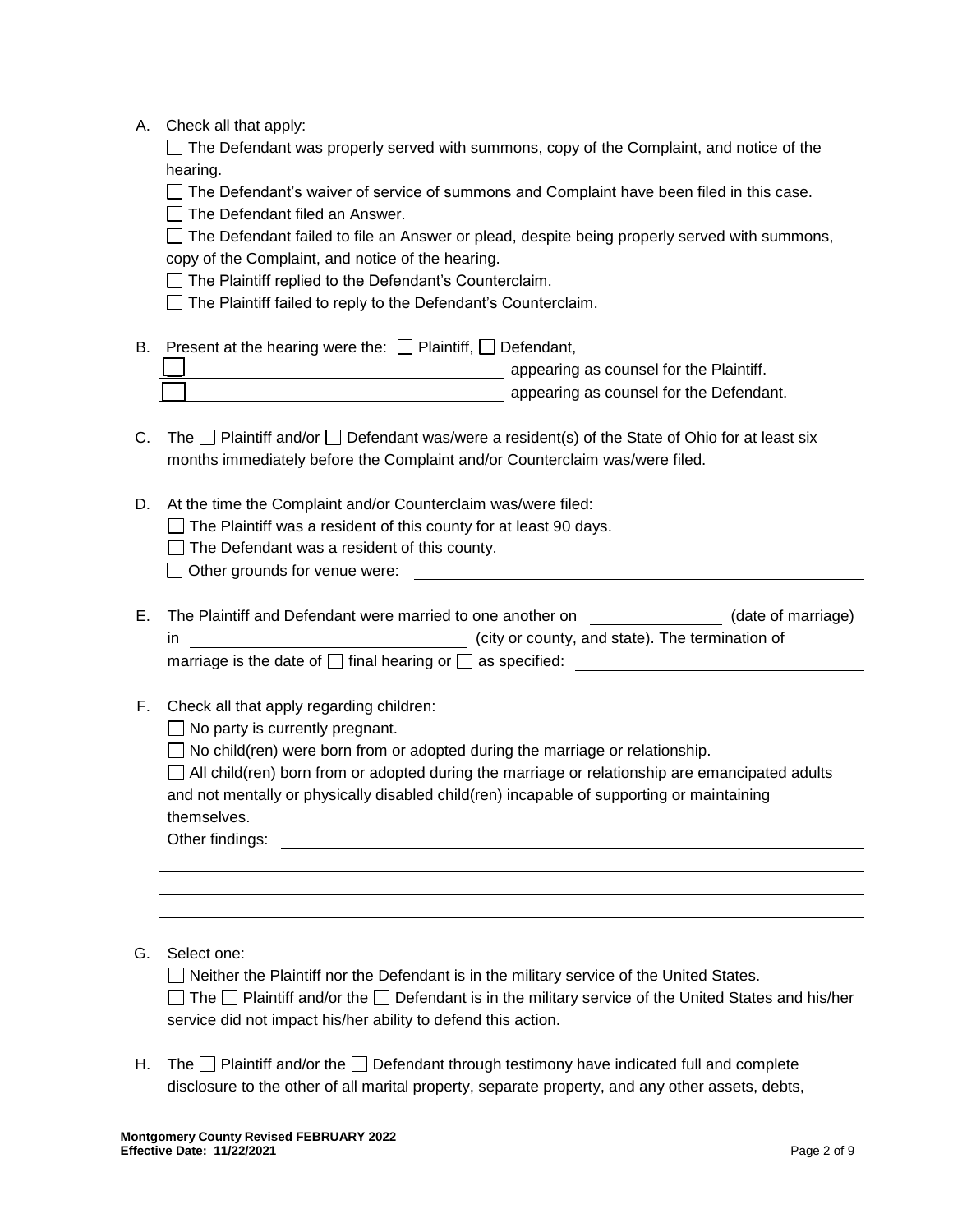income, or expenses.

 $\Box$  The Defendant has not filed a response or made an appearance.

 $\Box$  The Plaintiff has not filed a response or made an appearance.

- I. The parties that appeared have no additional knowledge of any other property and debts of any kind in which either party has an interest.
- J. The parties that appeared have had the opportunity to value and verify all marital property, separate property, and other debts.
- K. This Court has jurisdiction and proper venue to determine all of the issues raised by the pleadings and motions.
- L. Select one:

A Magistrate's Decision was filed on:

 $\Box$  No objections were filed. The Court approves the terms contained in the Decision and finds the terms are fair and equitable.

 $\Box$  All objections were ruled upon by a separate entry.

 $\Box$  The parties have presented the Court with a written Separation Agreement or have read into the record a settlement of all issues, which the Court finds to be a fair and equitable division of property and debts and an appropriate resolution of all issues, knowingly and voluntarily entered into by the parties.

 $\Box$  The Court has made a fair and equitable division of property and debts and an appropriate resolution of all issues of the parties after review and consideration of all evidence presented. □ Other:

M. The annulment is granted on the following ground(s) (check all that apply):  $\Box$  The Defendant or  $\Box$  Plaintiff had a Husband or Wife living at the time of the marriage, and the marriage is still in force, (bigamy).

 $\Box$  The Defendant or  $\Box$  Plaintiff is underage.

- $\Box$  The Defendant or  $\Box$  Plaintiff is adjudged mentally incompetent.
- $\Box$  The Defendant or  $\Box$  Plaintiff is guilty of fraud.
- $\Box$  The marriage was never consummated.
- $\Box$  The consent of marriage was obtained by duress (force).

## **JUDGMENT**

Based upon the findings set out above, it is, therefore, **ORDERED, ADJUDGED and DECREED** that:

## **FIRST: ANNULMENT GRANTED**

Annulment is granted, and both parties shall be released from the obligations of their marriage except for those obligations listed below or as set out in the attached  $\Box$  Separation Agreement  $\Box$  Magistrate's Decision and/or  $\Box$  Other:

which is incorporated in this entry.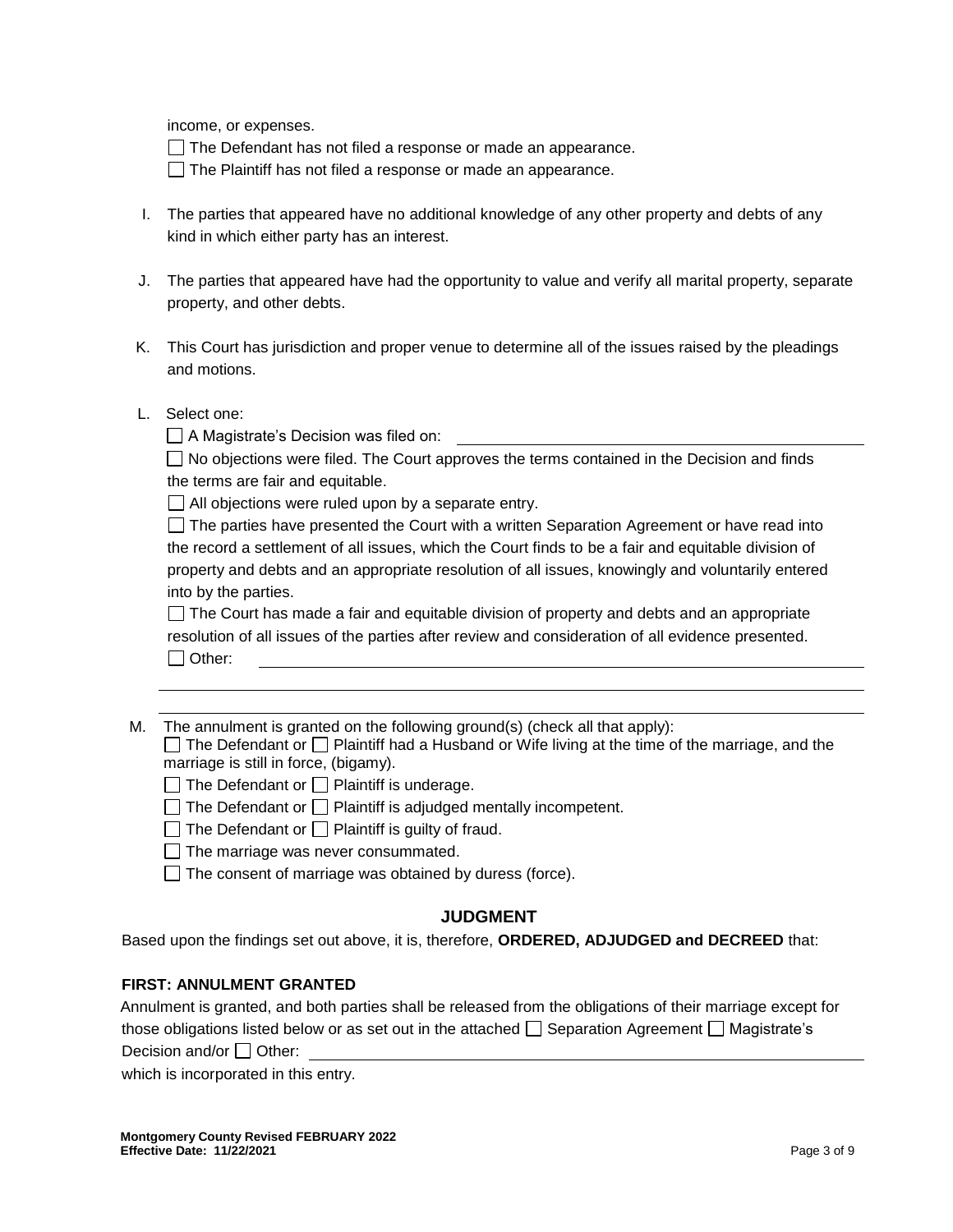### **SECOND: PROPERTY**

The parties' property shall be divided as follows:

- A. The Plaintiff shall have the following **REAL ESTATE**, free and clear from all claims of the Defendant, subject to any indebtedness which the Plaintiff shall pay and from which the Plaintiff shall hold the Defendant harmless:
- B. The Defendant shall have the following **REAL ESTATE**, free and clear from all claims of the Defendant, subject to any indebtedness which the Defendant shall pay and from which the Defendant shall hold the Plaintiff harmless:
- C. The Plaintiff shall have the following **AUTOMOBILES**, free and clear from all claims of the Defendant, subject to any indebtedness which the Plaintiff shall pay and from which the Plaintiff shall hold the Defendant harmless:
- D. The Defendant shall have the following **AUTOMOBILES**, free and clear from all claims of the Plaintiff, subject to any indebtedness which the Defendant shall pay and from which the Defendant shall hold the Plaintiff harmless:<br>
Plaintiff harmless:
- E. The Plaintiff shall have the following **BANK ACCOUNTS**, free and clear from all claims of the Defendant:
- F. The Defendant shall have the following **BANK ACCOUNTS**, free and clear from all claims of the Plaintiff:
- G. The Plaintiff shall have the following **RETIREMENT ACCOUNTS**, free and clear from all claims of the Defendant:
- H. The Defendant shall have the following **RETIREMENT ACCOUNTS**, free and clear from all claims of the Plaintiff: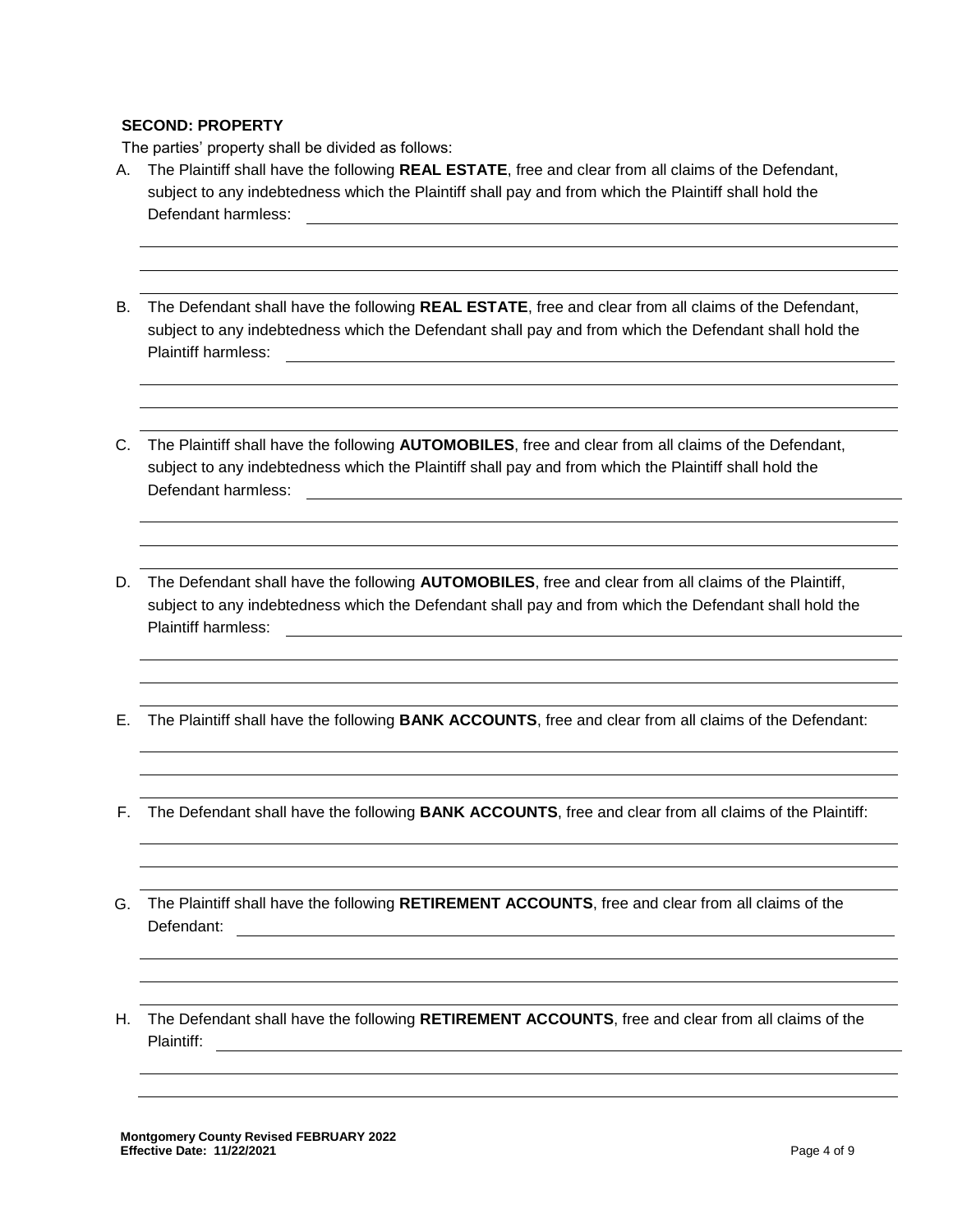- I. The Plaintiff shall have the following **INVESTMENT ACCOUNTS**, free and clear from all claims of the Defendant:
- J. The Defendant shall have the following **INVESTMENT ACCOUNTS**, free and clear from all claims of the Plaintiff:
- K. The Plaintiff shall have the following **HOUSEHOLD GOODS AND FURNISHINGS**, free and clear from all claims of the Defendant:
- L. The Defendant shall have the following **HOUSEHOLD GOODS AND FURNISHINGS**, free and clear from all claims of the Plaintiff:  $\qquad \qquad \qquad$
- M. The Plaintiff shall have the following **PERSONAL PROPERTY**, free and clear from all claims of the Defendant:
- N. The Defendant shall have the following **PERSON PROPERTY**, free and clear from all claims of the Plaintiff:
- O. Within 30 days, the parties will take all necessary steps to transfer legal title and possession of property And take appropriate actions to implement and effectuate the division of pensions and retirements.
- P. Other orders regarding transfers of property:

### **THIRD: DEBT**

The Plaintiff and Defendant's debts shall be divided as follows.

A. The Plaintiff shall pay the following debts and shall hold the Defendant harmless from all claims: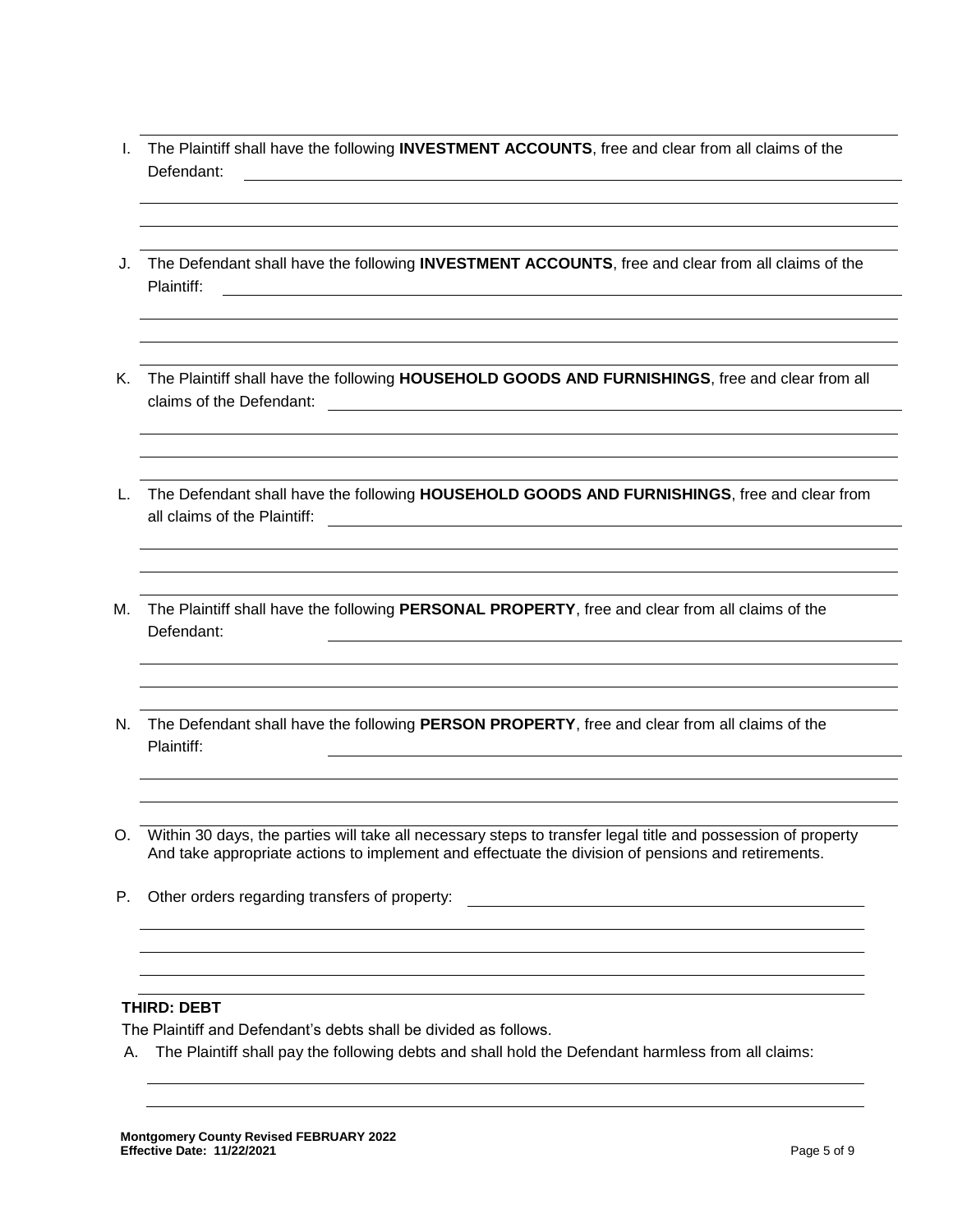B. The Defendant shall pay the following debts and shall hold the Plaintiff harmless from all claims:

## C. Bankruptcy (select one):

 $\Box$  The Court will retain jurisdiction to enforce payment of debt obligations, in the event a party files bankruptcy. This includes, but is not limited to, the ability to determine the debt assigned is in the nature of maintenance, necessity or support and is therefore non-dischargeable in bankruptcy, and/or to make a future spousal support order, regardless of the spousal support order set forth below under **FOURTH: SPOUSAL SUPPORT**.

| $\Box$ Nothing in this order shall prevent the $\Box$ Plaintiff and/or $\Box$ Defendant from being fully discharged |
|---------------------------------------------------------------------------------------------------------------------|
| from the debts allocated in this order in a bankruptcy proceeding except for any orders expressly for               |
| spousal support and the following debts:                                                                            |

Neither party shall incur liabilities against the other party in the future.

#### **FOURTH: SPOUSAL SUPPORT**

A. Spousal Support Not Awarded

Neither the Plaintiff nor Defendant shall pay spousal support to the other. The Court shall not retain jurisdiction, except as set forth above under **THIRD: DEBTS**.

B. Spousal Support Awarded

| The $\Box$ Plaintiff $\Box$ Defendant shall pay spousal support to the $\Box$ Plaintiff $\Box$ Defendant |                                      |                   |  |
|----------------------------------------------------------------------------------------------------------|--------------------------------------|-------------------|--|
| in the amount of \$                                                                                      | per month plus 2% processing charge, |                   |  |
| commencing on                                                                                            | and due on the                       | day of the month. |  |
| This spousal support shall continue $\Box$ indefinitely $\Box$ for a period of<br>. .                    |                                      |                   |  |

The Court shall not retain jurisdiction to modify spousal support.

| $\Box$ The Court shall retain jurisdiction to modify the $\Box$ amount $\Box$ duration of the spousal support |  |  |
|---------------------------------------------------------------------------------------------------------------|--|--|
| Order.                                                                                                        |  |  |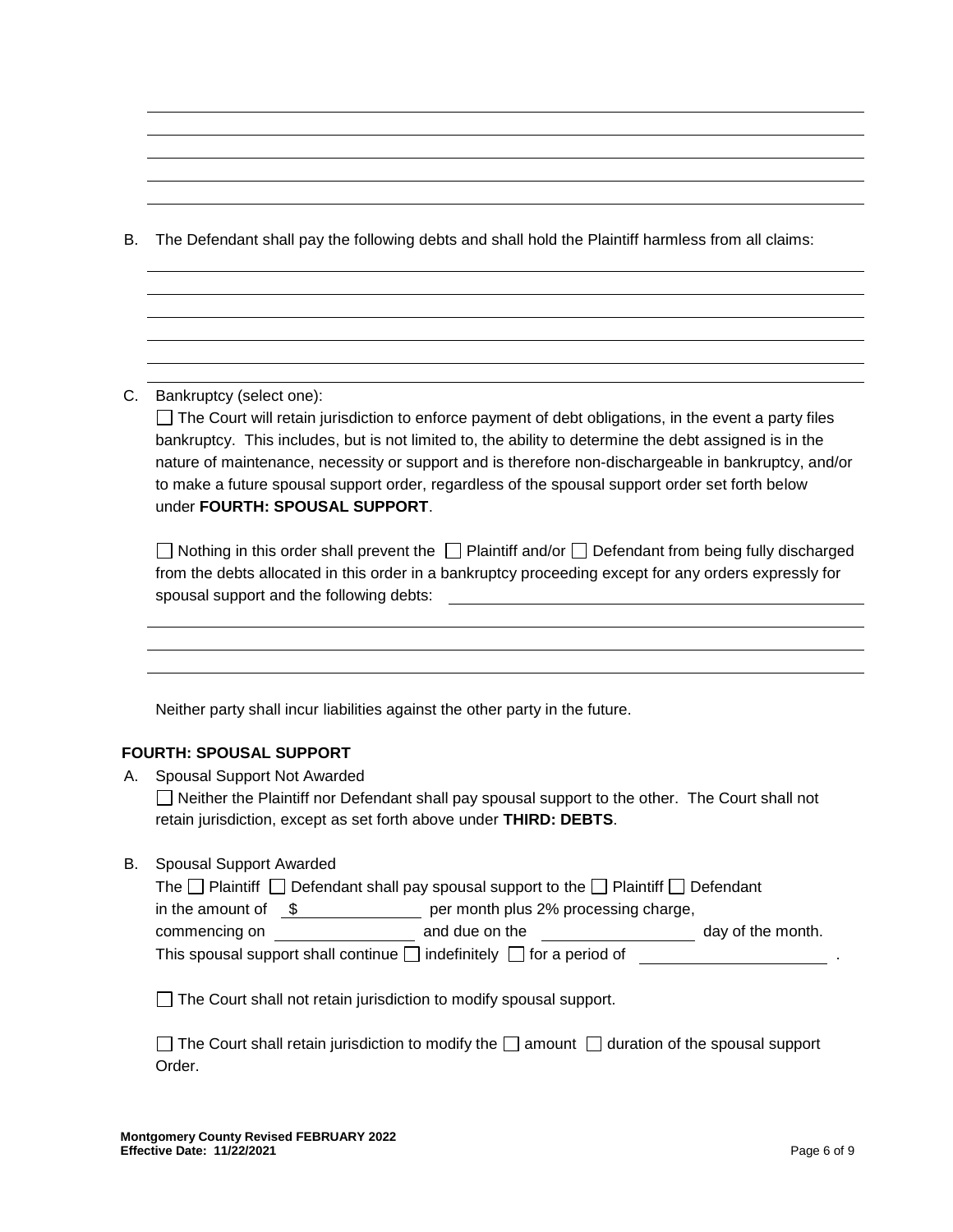| C. | <b>Termination of Spousal Support</b> |  |  |
|----|---------------------------------------|--|--|
|----|---------------------------------------|--|--|

This spousal support shall terminate sooner than the above stated date upon the Plaintiff's or the Defendant's death or in the event of the following (check all that apply):

 $\Box$  The cohabitation of the person receiving support in a relationship comparable to marriage

 $\Box$  The remarriage of the person receiving support.

- Other (specify):
- D. Method of Payment of Spousal Support (select one):

|                                                                                               | $\Box$ The spousal support payment shall be made directly to the $\Box$ Plaintiff $\Box$ Defendant. |  |
|-----------------------------------------------------------------------------------------------|-----------------------------------------------------------------------------------------------------|--|
|                                                                                               | $\Box$ The spousal support payment, plus 2% processing charge, shall be made to the Ohio Child      |  |
| Support Payment Central, P. O. Box 182372, Columbus, Ohio 43218-2372, as administered through |                                                                                                     |  |
| the                                                                                           | County Child Support Enforcement Agency by income withholding                                       |  |
| at his/her place of employment.                                                               |                                                                                                     |  |

- E. Other orders regarding spousal support (specify):
- F. Arrearage

 $\Box$  Any temporary spousal support arrearage will survive this judgment entry.

 $\Box$  Any temporary spousal support arrearage will not survive this judgment entry.

|  | Other |
|--|-------|
|--|-------|

## **FIFTH: NAME**

 $\blacksquare$ 

**is restored to** is restored to

the prior name of:

## **SIXTH: TAX RETURN OPTIONS**

[Current Tax Year]

The parties acknowledge that they have filed their tax returns for the CURRENT tax year.

The parties acknowledge that they have NOT filed their tax returns for the CURRENT tax year and that they will file their tax returns as follows:\_\_\_\_\_\_\_\_\_\_\_\_\_\_\_\_\_\_\_\_\_\_\_\_\_\_\_\_\_\_\_\_\_\_\_\_\_\_\_\_\_\_\_\_

\_\_\_\_\_\_\_\_\_\_\_\_\_\_\_\_\_\_\_\_\_\_\_\_\_\_\_\_\_\_\_\_\_\_\_\_\_\_\_\_\_\_\_\_\_\_\_\_\_\_\_\_\_\_\_\_\_\_\_\_\_\_\_\_\_\_\_\_\_\_\_\_\_\_\_\_\_\_\_\_\_\_

[Prior Tax Years]

 $\Box$  The parties acknowledge that they have filed their tax returns for ALL PRIOR tax years.

The parties acknowledge that they have NOT filed their tax returns for ALL PRIOR tax years and that they will file their tax returns as follows: \_\_\_\_\_\_\_\_\_\_\_\_\_\_\_\_\_\_\_\_\_\_\_\_\_\_\_\_\_\_

\_\_\_\_\_\_\_\_\_\_\_\_\_\_\_\_\_\_\_\_\_\_\_\_\_\_\_\_\_\_\_\_\_\_\_\_\_\_\_\_\_\_\_\_\_\_\_\_\_\_\_\_\_\_\_\_\_\_\_\_\_\_\_\_\_\_\_\_\_\_\_\_\_\_\_\_\_\_\_\_\_\_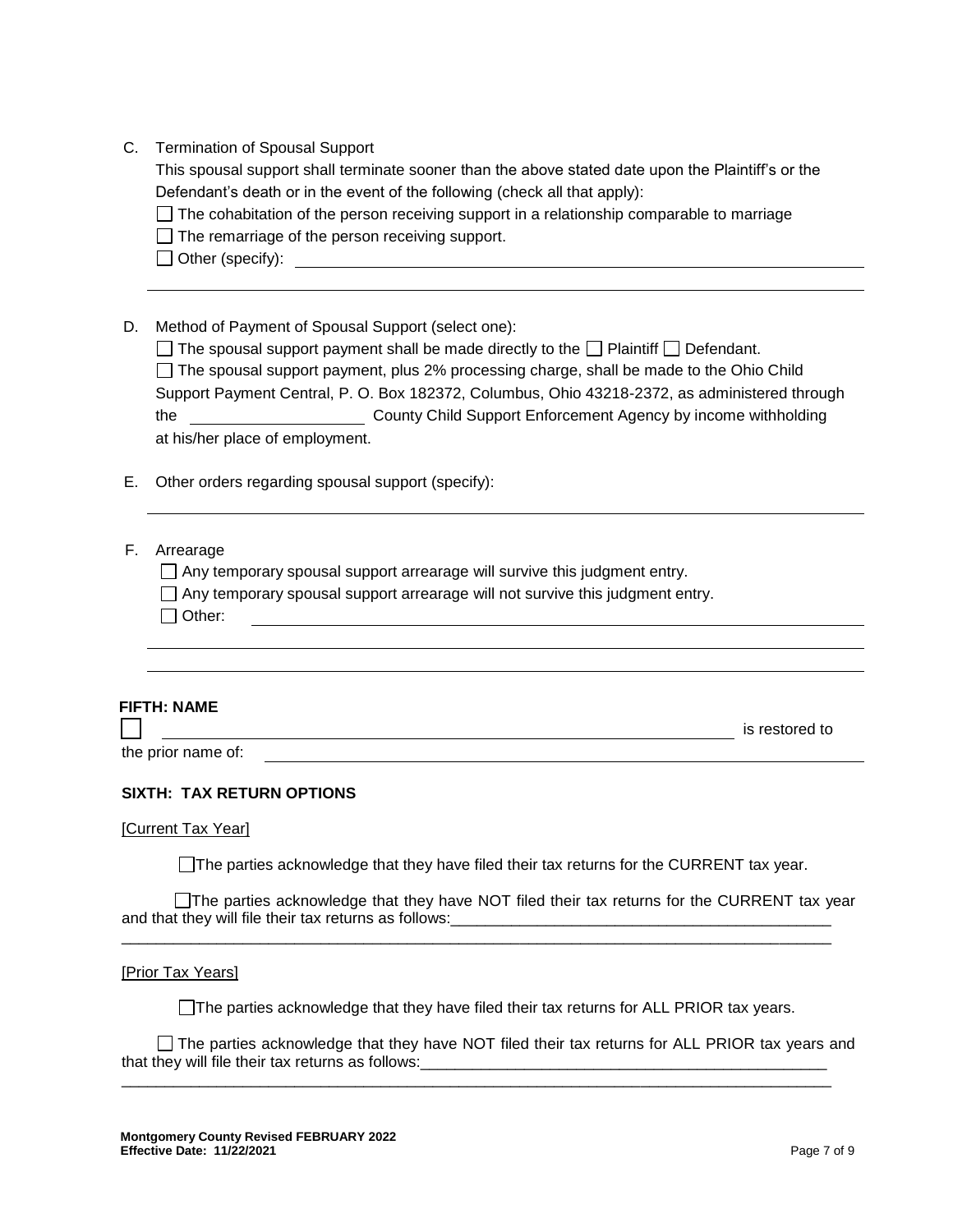#### [Tax Refunds/Deficiencies]

□The parties acknowledge that there are NO TAX DEFICIENCIES OWING on prior tax returns, that they do not owe any interest or penalties with respect hereto, and no tax deficiency proceeding is pending or threatened against them and that they do not know of any audit with respect to any such prior returns.

 $\Box$  The parties acknowledge that there are TAX DEFICIENCIES OWING for prior tax years and that they are disposing of the prior tax delinquency as follows: \_\_\_\_\_\_\_\_\_\_\_\_\_\_\_\_\_\_\_\_\_\_\_\_\_\_\_\_\_\_\_\_\_\_\_\_

\_\_\_\_\_\_\_\_\_\_\_\_\_\_\_\_\_\_\_\_\_\_\_\_\_\_\_\_\_\_\_\_\_\_\_\_\_\_\_\_\_\_\_\_\_\_\_\_\_\_\_\_\_\_\_\_\_\_\_\_\_\_\_\_\_\_\_\_\_\_\_\_\_\_\_\_\_\_\_\_\_\_

The parties acknowledge that there is NO TAX REFUND for prior tax years which needs to be divided between the parties.

The parties acknowledge that there is a TAX REFUND for prior tax years and which shall be divided between the parties as follows:

\_\_\_\_\_\_\_\_\_\_\_\_\_\_\_\_\_\_\_\_\_\_\_\_\_\_\_\_\_\_\_\_\_\_\_\_\_\_\_\_\_\_\_\_\_\_\_\_\_\_\_\_\_\_\_\_\_\_\_\_\_\_\_\_\_\_\_\_\_\_\_\_\_\_\_\_\_\_\_\_\_

### **SEVENTH: OTHER ORDERS**

#### **EIGHTH: COURT COSTS**

Court costs shall be (select one):

 $\Box$  Taxed to the deposit. Court costs due above the deposit shall be paid as follows:

Other (specify):

#### **NINTH: CLERK OF COURTS**

The Clerk of Courts shall provide:

a certified copy to:

a file stamped copy to: